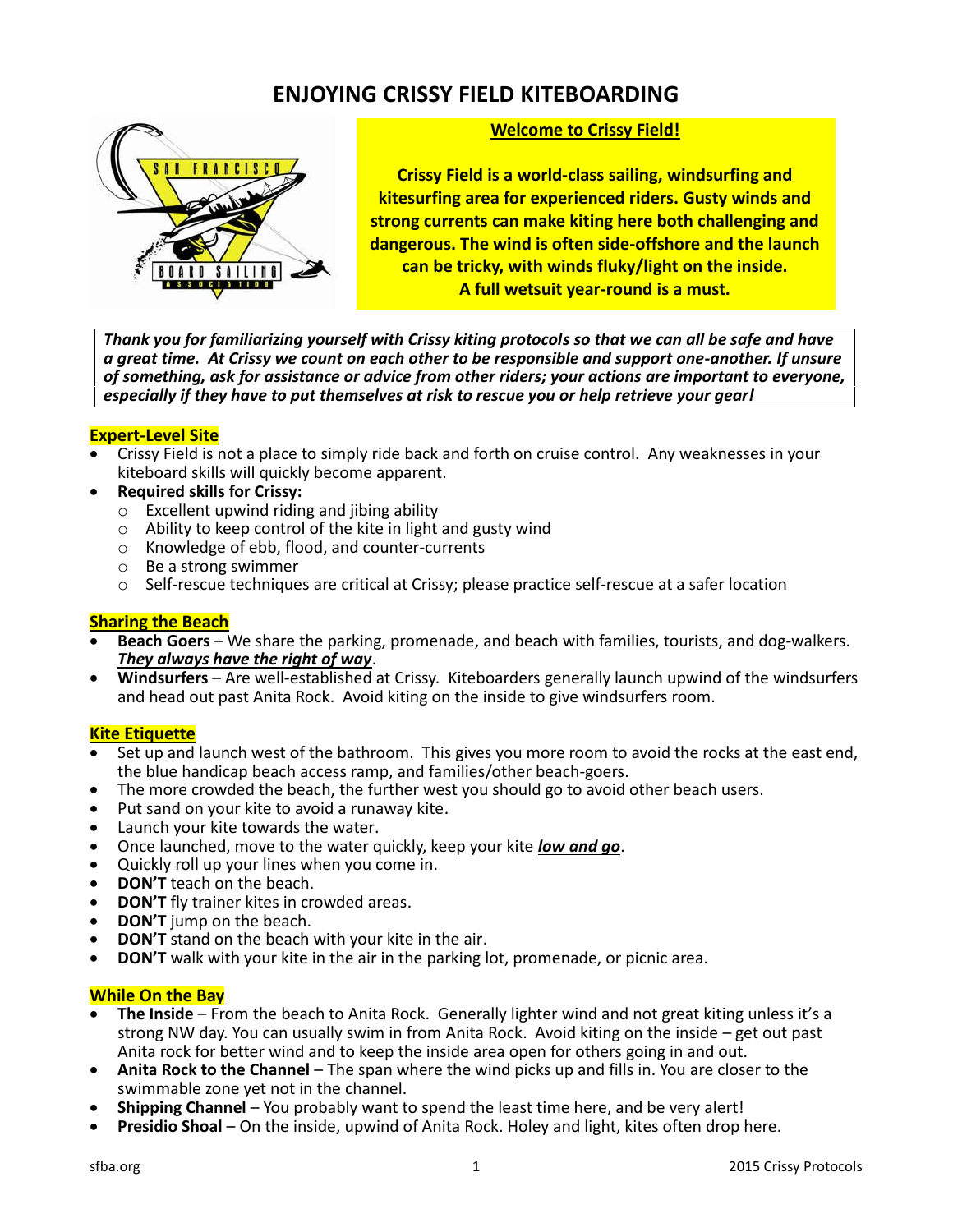- **Fort Point/South Tower** The topography and the Fort there make for a wind shadow that moves around the tower base, which can drop your kite. Give the South Tower a wide berth.
- **North Tower**  Smooth butter just outside. Not ideal on NW + ebb because Marin headlands create a wind shadow.
- **Last Chance Beach**  Or the stairs before the St Francis Yacht Club, both downwind of Crissy, are usually an easy shot if you miss Anita Rock or even swim from inside Anita Rock.

#### **Contacting the Coast Guard**

- **To request on-water assistance by VHF radio**, use **Channel 16** to report an incident to the Coast Guard or to request on-water assistance
- **To request on-water assistance by phone**, call **(415) 399-3451**, the Coast Guard Sector San Francisco Command Center, which manages on-water emergencies area-wide.
- If you lose gear, report it to Coast Guard Station Golden Gate at (415) 331-8247 to avoid a search-andrescue operation.

#### **Safety/Self-Rescue/Rescue Tips**

- **Buddy System**  Use the buddy system and stay within sight of the pack.
- **Personal Safety Equipment**  Consider carrying a VHF radio, a strobe light, and a whistle.
- Mark Your Gear with your name and phone number.
- **Taco Pronto**  Know how to taco/self-rescue; never jettison your gear and swim for it.
- **Keep Kite Inflated Until Rescued** It increases your visibility and provides flotation. Always keep your kite inflated until you are rescued by a boat. Consider wearing a lifejacket for extra flotation.
- **Carry Extra Kite Leash**  Handy to attach to the board in a rescue situation.
- **Swimming with Kite**  If the wind shifts offshore, flip kite on its back and clip your leash to the pump attachment point, so you can swim parallel to the wind and current.
- **Inside Anita**  If you drop your kite inside the Anita Rock marker, swim for it.
- **Fort Point**  Fort Point (South Tower) is not a rescue option, unless you're familiar with it and the tide is low with the small clearing visible between the rocks.
- **Boat Rescue Protocol**  If the Coast Guard, Fire Department (jet skis) or a Police boat come to your aid, *do not refuse the ride.*When the boat is beside you, roll up your lines if you have not already done so. Only deflate your kite once confirmed they are taking you on board. Pop your leading edge exhaust valve, then close it back up so that water will not get in; then roll up the kite. You can leave struts inflated.

#### **Local Knowledge That Can Save Your Session & Keep You Safe**

- **Board Selection** Try to ensure you have enough flotation and surface area to run upwind efficiently and to avoid using a larger kite than necessary. Surf/directional boards, race boards and foil boards are usually preferred and the general recommendation is to only use a twin-tip board when the wind is filled in and it is ebbing.
- **Kite Size** Average kite size (for men) is 9m. If you need a bigger kite, you may also want a bigger board. The wind is sometimes very light on the inside but very windy further out from the beach. Pick your kite size for the condition in the windy area.
- **Currents/Tides –** The current usually changes first on the inside near the beach and then spreads across the bay. Stay aware of the changing currents in relation to where you are sailing on the bay, and remember that the current will be different at the launch when it is time to go in, compared to when you started. Best/safest sailing is when it is slack tide going into an ebb.
	- o Check the tide charts on ikitesurf.com, NOAA, on a Smartphone APP (e.g., Aye Tides) or at http://wolfweb.unr.edu/homepage/edc/tides/2015/sfbe\_fr15.html
- **Light Wind On The Inside –** Wind conditions on the inside from the launch to Anita Rock can be light, swirly, fluky and gusty, and will likely change from the beginning to the end of your session. It is a rare day when it is steady and filled in to the beach.
	- $\circ$  If you drop your kite, your chance of a re-launch on the inside is slim. Keep your kite in the air by keeping it moving! Fly the kite aggressively, and to avoid back-stalling the kite, make sure it is *depowered*.
	- $\circ$  If it's light on the inside, take a few tacks out and recon the wind line to find a way back home.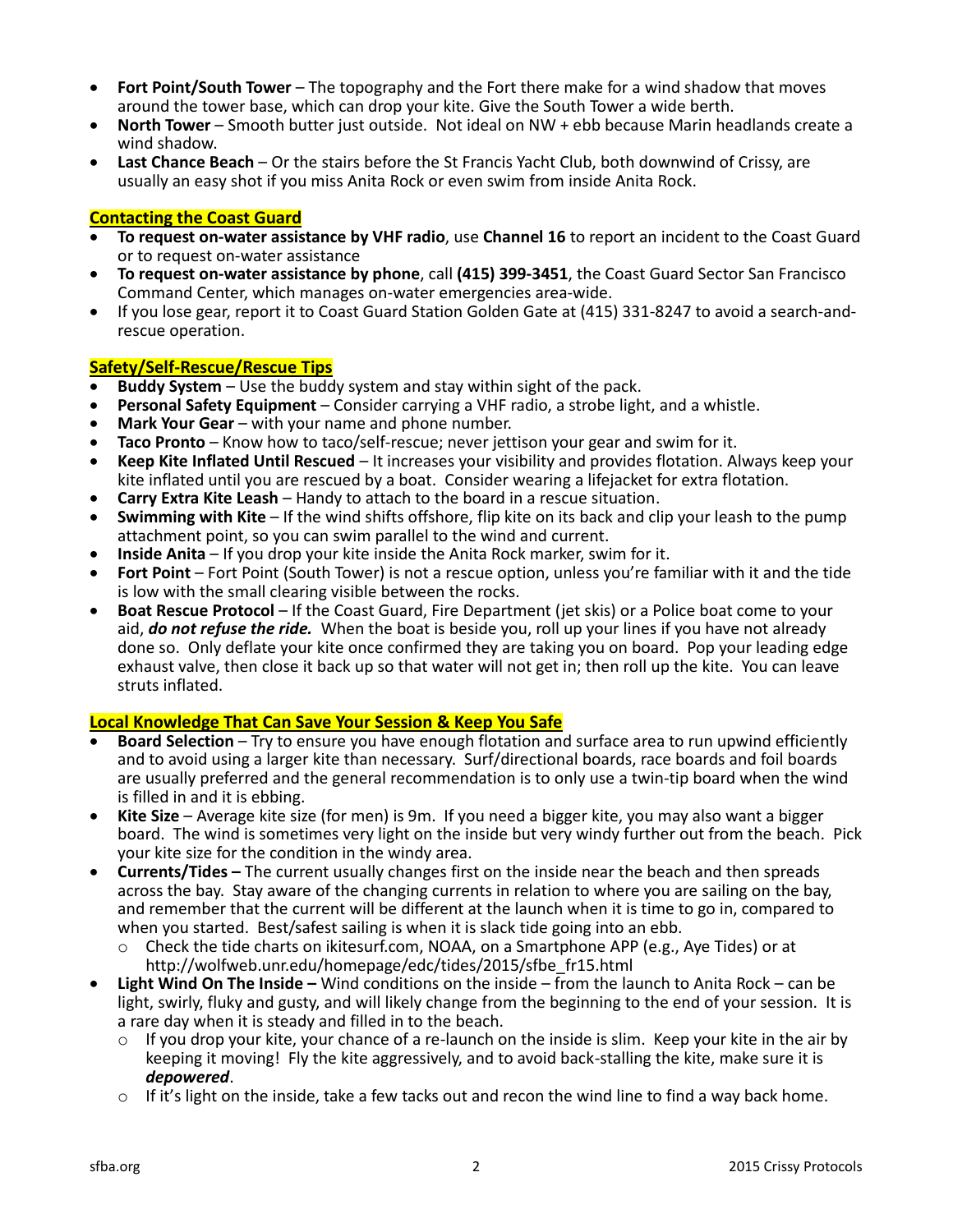- **Returning to the Launch –** *Situational awareness* is critical, as conditions change minute-to-minute at Crissy. Wind tends to drop off (and change direction) towards the end of the day. Always be thinking about how you are going to get back to the beach.
	- Knowledge of the currents is critical. On good days, coming in high (upwind of Anita Rock) is fine; on most days ripping across the wind may be best, but sometimes going low is the only (and counter-intuitive) option.
	- o Watch the wind sock at the restrooms and keep an eye on the wind line. Watch for kites down near the beach. Watch for other kiteboarders and windsurfers rushing back to the beach. Commit to yourself when you will make a decision to head back to beach, and keep it!
- **Flood Tide Tips –** If the tide is flooding into the Gate and you are on your first reach out-and-back, and you cannot stay upwind of Anita Rock, think about calling it a day or waiting for the tide to change (unless you have a foil board or race board).
	- $\circ$  If you miss Crissy, the St Francis Yacht Club steps and Last Chance Beach on your way in, stay out away from the piers downwind at Fort Mason; instead, wave down a boat or call the Coast Guard for help. The current is twice as fast there and you do not want to get sucked under the piers.
- *WSW Wind Direction + Flood* **– be aware and take care**. A flood current combined with an adverse southwest wind component can make it challenging to get back to the beach. Sometimes the best call is to aim for the St Francis Yacht Club steps or Last Chance Beach. However, if you are underpowered on a flood and end up near the east end of the launch, the southwest wind can blow you off shore and you likely won't make it in. If your kite is down and you are being pulled offshore, immediately wrap up your lines, clip off your kite upside down, and swim for the beach going with and perpendicular to the current. Do not waste your energy swimming against the current.
- **Late-Season Wind Pattern –** Around mid-August, the wind pattern begins to change. The wind gets smooth late in the season, but the wind line moves abruptly offshore without warning.
	- $\circ$  The bubble or light wind by the beach increases, it is more likely to be side-offshore by the launch, and the wind has a tendency to shut off abruptly by the shore while you are on the other side of the bay.
	- $\circ$  Historically, late in the season, 3 p.m. to 5 p.m. tends to be the most reliable wind.
	- $\circ$  Even though it is light at the beach, it can be extremely windy once you hit the wind-line.
	- $\circ$  If unable to make it to the wind-line and you are floating on the inside with your kite in the water, swim as fast as possible to shore. Carry a second leash to clip to your board, so that you can concentrate on your kite.
	- $\circ$  If you make it to the wind line, keep looking back and kiting over to see how to get back to the beach and determine whether coming in upwind or downwind is your best option.
	- $\circ$  Self-rescue options: If any onshore wind, taco position; if offshore wind and your kite is pulling you away from shore, flip the kite upside down behind you, clip off to the pump lanyard or bridle, get on your board and swim for it.
	- o **DO NOT DEFLATE YOUR KITE – YOU BECOME ALMOST INVISIBLE.**

## **Commercial Ship Traffic**

- **Right-of-Way**  Always give commercial traffic the right-of-way. This means not crossing their bow, or kiting between a tug and its barge under tow. USCG Rule 9 places the obligation on us, the small vessel operator, to avoid impeding the large vessel. **(http://www.uscg.mil/d11/vtssf/rule9.asp)**
- **Be Alert and Anticipate**  Allow more than enough time and space for a large vessel to see that you are moving out of their path. Make early and clear movements for them to confidently note your intentions.
- **Monitor**  VHF Channel 14, which commercial vessels use to communicate with Vessel Traffic Service (VTS). If you are in the water with broken gear and a ship is bearing down, contact the ship's Master on the bridge of the vessel via Channel 14 as early as possible.

## **San Francisco Boardsailing Association (SFBA)**

- **SFBA**  Was originally formed to protect access to Crissy Field. Since its founding in 1985, SFBA has focused on protecting and enhancing access to windsurfing and kiteboarding areas, and promoting safety for our members. These two missions are inextricably linked, because public perception of hazards from unsafe sailing behaviors represents one of the greatest threats to maintaining public access.
- **To Contribute** Help SFBA help you! Go to "**SFBA.org**" to join or contribute and sign up for the eNews!